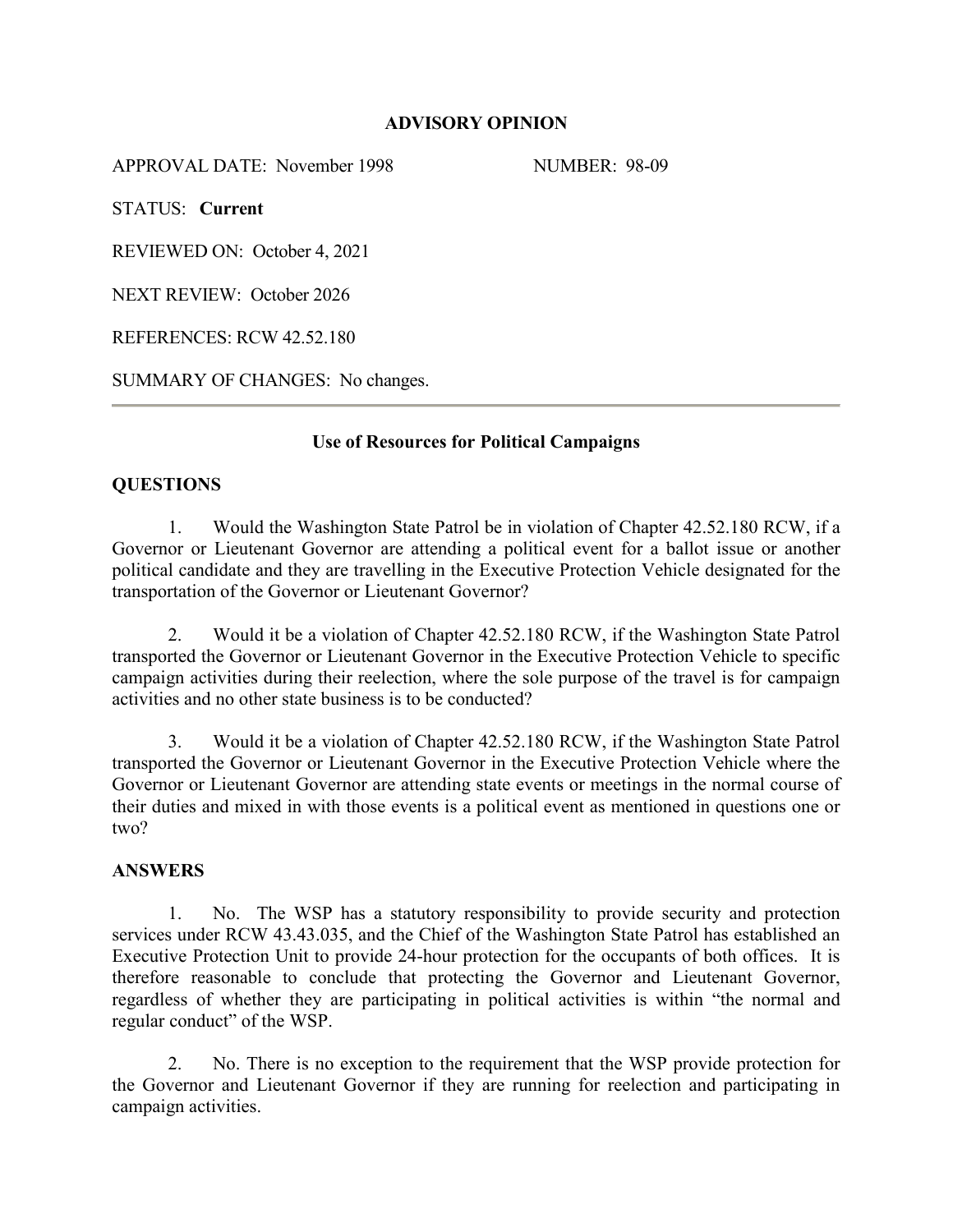3. No. In the narrow context of WSP protection for the Governor and Lieutenant Governor, RCW 42.52.180(2)(d) applies regardless of whether the officeholder is conducting state business or participating in political events. In either case, protection constitutes "normal and regular conduct" for the WSP.

# **ANALYSIS**

The Washington State Patrol (WSP) is charged with the protection of the Governor and the Lieutenant Governor pursuant to RCW 43.43.035, which states:

The chief of the Washington state patrol is directed to provide security and protection for the governor, the governor's family, and the lieutenant governor to the extent and in the manner the governor and the chief of the Washington state patrol deem adequate and appropriate.

In the same manner the chief of the Washington state patrol is directed to provide security and protection for the governor-elect from the time of the November election.

The WSP has established protocols for protection based on recommendations from the United States Secret Service, and its Executive Protection Unit provides security 24 hours a day to the governor, lieutenant governor, and the governor-elect, if applicable. The Chief of the WSP has asked the Board to determine whether troopers assigned to the WSP would violate RCW 42.52.180 under circumstances when the governor and lieutenant governor are engaged in political activities. RCW 42.52.180(1) provides that

No state officer or state employee may use or authorize the use of facilities of an agency, directly or indirectly, for the purpose of assisting a campaign for election of a person to an office or for the promotion of or opposition to a ballot proposition. Knowing acquiescence by a person with authority to direct, control, or influence the actions of the state officer or state employee using public resources in violation of this section constitutes a violation of this section. Facilities of an agency include, but are not limited to, use of stationery, postage, machines, and equipment, use of state employees of the agency during working hours, vehicles, office space, publications of the agency, and clientele lists of persons served by the agency. [Emphasis added]

An allowable exception to the prohibitions in this subsection is found in RCW 42.52.180(2)(d), and applies to "Activities that are part of the normal and regular conduct of the office or agency." This exception is directly relevant to the questions posed by the WSP.

*1. Would the Washington State Patrol be in violation of Chapter 42.52.180 RCW, if a Governor or Lieutenant Governor are attending a political event for a ballot issue or another political candidate and they are travelling in the Executive Protection Vehicle designated for the transportation of the Governor or Lieutenant Governor?* 

The WSP would not violate Chapter 42.52.180 by providing protection and escort services to the Governor or Lieutenant Governor during attendance at political events related to ballot issues or a political candidate. The WSP has a statutory responsibility to provide security and protection services under RCW 43.43.035, and the Chief of the Washington State Patrol has established an Executive Protection Unit to provide 24-hour protection for the occupants of both offices. It is